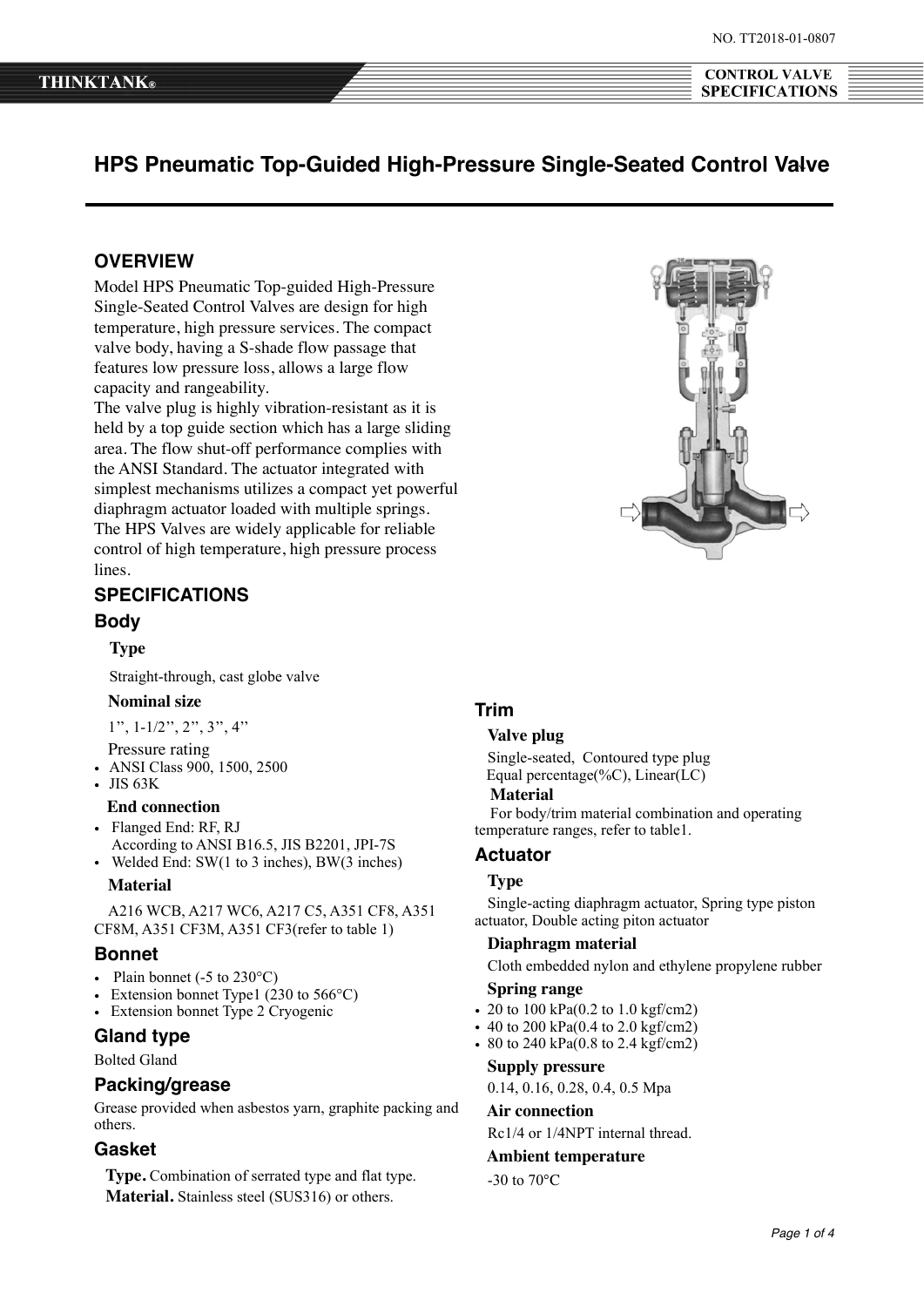## **Valve action**

- FO: Air to close(Direct action actuator is combined.)
- FC: Air to open(Reverse action actuator is combined.)

# **Optional accessories**

- P/P or I/P Positioner
- Air filter regulator
- Top-mounted or Side-mounted Handwheel
- Limit switch
- Solenoid valve
- Motion transmitter
- Booster relay
- Lock-up valve
- Air lock relay
- Others

# **Performance**

## **Rated Cv value**

Refer to table 2.

## **Flow characteristics (Refer to Figure 1)**

# **Leakage**

• Metal Seat

 Standard: ANSI B16.104 IV, leakage less than 0.01% of maximum valve capacity.

 Option: Leakage less than 0.001% of maximum valve capacity.

## **Inherent rangeability**

# Refer to Table 2.

 (Rangeability 75:1 is available as option for rated Cv larger than 1.0)

### **Hysteresis error**

Without positioner: Within 1% F.S.

## **Linearity**

With positioner: Within  $\pm 1\%$  F.S.

## Table 1 Body / trim metal combinations and operating temperature range  $(°C)$

|                       | <b>JIS</b>                                | body             | <b>SCPH 2</b>    | <b>SCPH 21</b>           | <b>SCPH 32</b>  | <b>SCPH 61</b>                  | <b>SCS 13A</b>  | <b>SCS 14A</b>         |  |
|-----------------------|-------------------------------------------|------------------|------------------|--------------------------|-----------------|---------------------------------|-----------------|------------------------|--|
| <b>Body material</b>  |                                           | bonnet           | <b>SFVC2A</b>    | <b>SFVCF11A</b>          | <b>SFVAF22B</b> | <b>SFVAF5B</b>                  | <b>SUSF304</b>  | <b>SUSF316</b>         |  |
| <b>Trim material</b>  | <b>ASTM</b>                               | body             |                  | <b>A216 WCB A217 WC6</b> | <b>A217 WC9</b> | A <sub>217</sub> C <sub>5</sub> | <b>A351 CF8</b> | <b>A351CF8M *1</b>     |  |
|                       |                                           | bonnet           | A <sub>105</sub> | A182F11                  | A182F22         | A182F5                          | A182F304        | A182F316               |  |
| Valve plug            | Seat ring / Guide ring<br><b>SUS 440C</b> |                  | $-5$ to 425      | $-5$ to 425              | $-5$ to 425     | $-5$ to 425                     |                 |                        |  |
| <b>SUS 440C</b>       |                                           |                  |                  |                          |                 |                                 |                 |                        |  |
| SUS 304 Stellite      | SUS 304 Stellite                          |                  |                  |                          |                 |                                 | $-5$ to $550$   | $-5$ to 550 $*1$       |  |
| SUS 304 Stellite face |                                           | SUS 304 Stellite | $-5$ to 425      | $-5$ to $550$            | $-5$ to 566     | $-5$ to 566                     |                 |                        |  |
| SUS 316 Stellite      |                                           | SUS 316 Stellite |                  |                          |                 |                                 | $-5$ to $550$   | $-5$ to 550 $*1$       |  |
| SUS 316 Stellite face |                                           | SUS 316 Stellite |                  |                          |                 |                                 |                 | $-5$ to $550 \times 1$ |  |

Note) 1) " $\Box$ " shows standard combination of valve body and trim materials. 2) \*1 : For ASTM A351 CF8M, the maximum temperature can be  $+566^{\circ}$ C

## Table 2 Cv value and travel

| Nominal size (inches)                                           |                               |                                          |           |      |                  |                  |  |                   |                              | $1\frac{1}{2}$       |                 | 2  |       |    |                                                                 |    |                |                |    |     |
|-----------------------------------------------------------------|-------------------------------|------------------------------------------|-----------|------|------------------|------------------|--|-------------------|------------------------------|----------------------|-----------------|----|-------|----|-----------------------------------------------------------------|----|----------------|----------------|----|-----|
| Port size (inches)<br>(Cv value display for sizes below 1 inch) |                               |                                          | Cv<br>0.2 |      | 0.6              |                  |  |                   |                              |                      |                 |    |       |    |                                                                 |    |                |                |    |     |
|                                                                 |                               | 5                                        | 0.4       | 3    | 1.0 <sub>1</sub> |                  |  |                   | $1.6$   2.5   4.0   6.3   12 |                      | $\vert 1 \vert$ |    |       |    | $1\frac{1}{4}$ $1\frac{1}{2}$ $1\frac{1}{4}$ $1\frac{1}{2}$ $2$ |    | $\overline{2}$ | $1\frac{1}{2}$ |    |     |
| Rated<br>  <sub>Cv</sub>                                        | Equal percent-<br>age $(\%C)$ | JIS63K<br>ANSI 900, 1500<br>JPI900, 1500 | 0.2       | 0.4  | 0.6              | 1.0 <sub>1</sub> |  |                   |                              | $1.6$ 2.5 4.0 6.3 12 |                 | 12 | 17 25 |    | 17                                                              | 25 | 47             | 47             | 75 | 110 |
| value                                                           | Linear $(LC)$                 | <b>ANSI2500</b><br><b>JPI2500</b>        | 0.2       | 0.4  | 0.6              | 1.0              |  | $1.6$ 2.5 4.0 6.3 |                              |                      | 12              | ۰  | 12    | 17 | 12                                                              | 17 | 31             | 31             | 47 | 75  |
| Inherent rangeability                                           |                               | 20:1                                     |           | 30:1 | 50:1             |                  |  |                   |                              |                      |                 |    |       |    |                                                                 |    |                |                |    |     |
| Rated travel (mm)                                               |                               |                                          | 14.3      |      | 25               |                  |  |                   |                              |                      | 38              |    |       |    |                                                                 |    |                |                |    |     |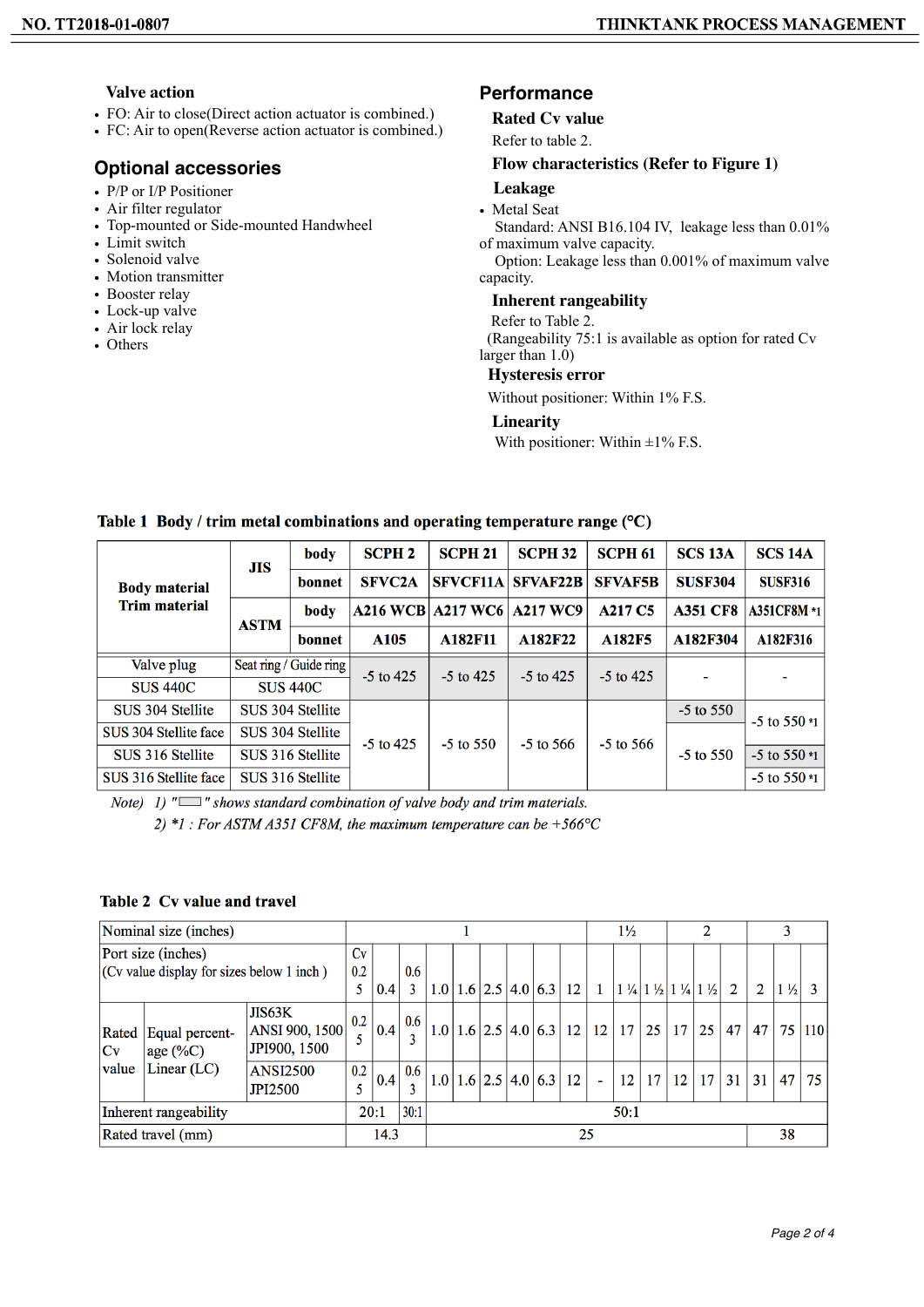# **Dimensions**

Table 12 Face-to-face dimensions

|                                 | A              |                         |           |                            |     |                            |           |  |  |  |  |  |  |
|---------------------------------|----------------|-------------------------|-----------|----------------------------|-----|----------------------------|-----------|--|--|--|--|--|--|
| <b>Nominal size</b><br>(inches) | <b>JIS 63K</b> | <b>ANSI 900, JPI900</b> |           | <b>ANSI 1500, JPI 1500</b> |     | <b>ANSI 2500, JPI 2500</b> |           |  |  |  |  |  |  |
|                                 | $\bf RF$       | RF(SW, BW)              | <b>RJ</b> | RF(SW, BW)                 | RJ  | RF(SW, BW)                 | <b>RJ</b> |  |  |  |  |  |  |
|                                 | 276            | 292                     | 292       | 292                        | 292 | 318                        | 318       |  |  |  |  |  |  |
| $1\frac{1}{2}$                  | 323            | 333                     | 333       | 333                        | 333 | 358                        | 361       |  |  |  |  |  |  |
| $\overline{2}$                  | 354            | 375                     | 378       | 375                        | 378 | 400                        | 403       |  |  |  |  |  |  |
| 3                               | 431            | 440                     | 443       | 460                        | 463 | 498                        | 504       |  |  |  |  |  |  |



Note) The above graphs indicate typical flow characteristics.